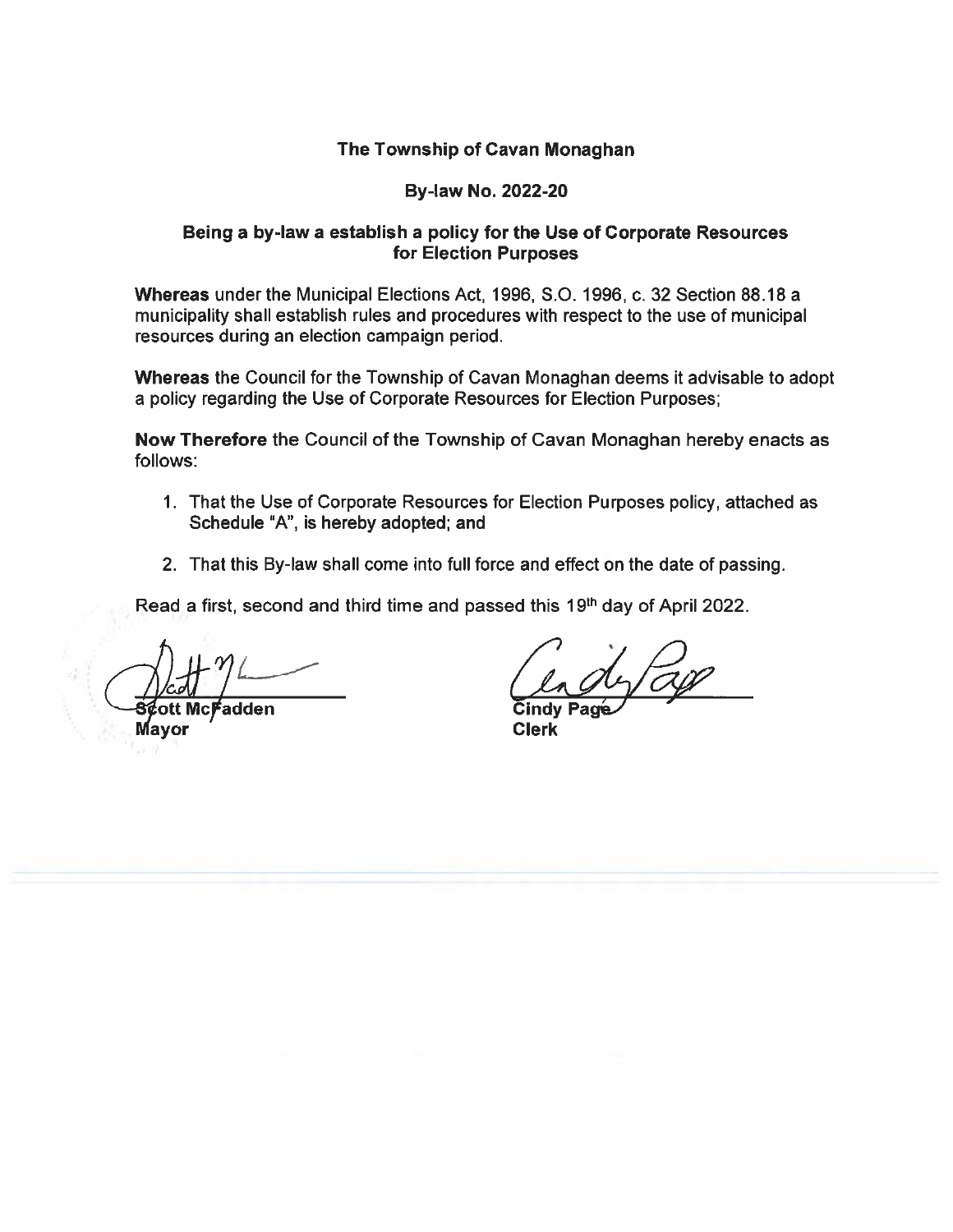| TOWNSHIP OF<br><b>CAVAN MONAGHAN</b><br>Have it all. Right here.<br>Use of Corporate Resources for Election Purposes |                                                               |                                             |                   |
|----------------------------------------------------------------------------------------------------------------------|---------------------------------------------------------------|---------------------------------------------|-------------------|
| <b>Policy Title:</b>                                                                                                 | Use of Corporate<br>Resources for<br><b>Election Purposes</b> | <b>Policy Number</b>                        | 2022-01           |
| <b>Effective Date:</b>                                                                                               | April 19, 2022                                                | <b>Revision Number:</b><br><b>Replaces:</b> | <b>New Policy</b> |
| <b>Prepared By:</b>                                                                                                  | <b>Corporate Services</b>                                     | <b>Approved By:</b>                         | Council           |

# Use of Corporate Resources for Election Purposes

# Policy Statement:

The purpose of this policy is to provide direction to all Election Candidates, Third Party Advertisers, including members of Township Council and Staff on the administration of Corporate Resources and members' budgets with respect to election related matters.

## Purpose and Procedure:

The Policy is intended to:

- • Ensure compliance with the Municipal Elections Act, 1996 as amended, with respec<sup>t</sup> to the role of the municipal contribution to <sup>a</sup> municipal and school board election campaign;
- Ensure that Candidates and Registered Third Parties are treated fairly and consistently within the Township of Cavan Monaghan;
- Ensure the integrity of the election process is maintained at all times;
- • $\bullet$   $\;\;$  Establish the appropriate uses of resources during an election period, in order to:
	- i. Protect the interests the Members of Council, Candidates, Registered Third Parties, Staff and the Corporation; and
	- H.Ensure accountable and transparent practices.

This policy is applicable to all Members of Council, Candidates (including Candidates acclaimed) and Registered Third Parties in <sup>a</sup> municipal election, and Staff during <sup>a</sup> campaign period.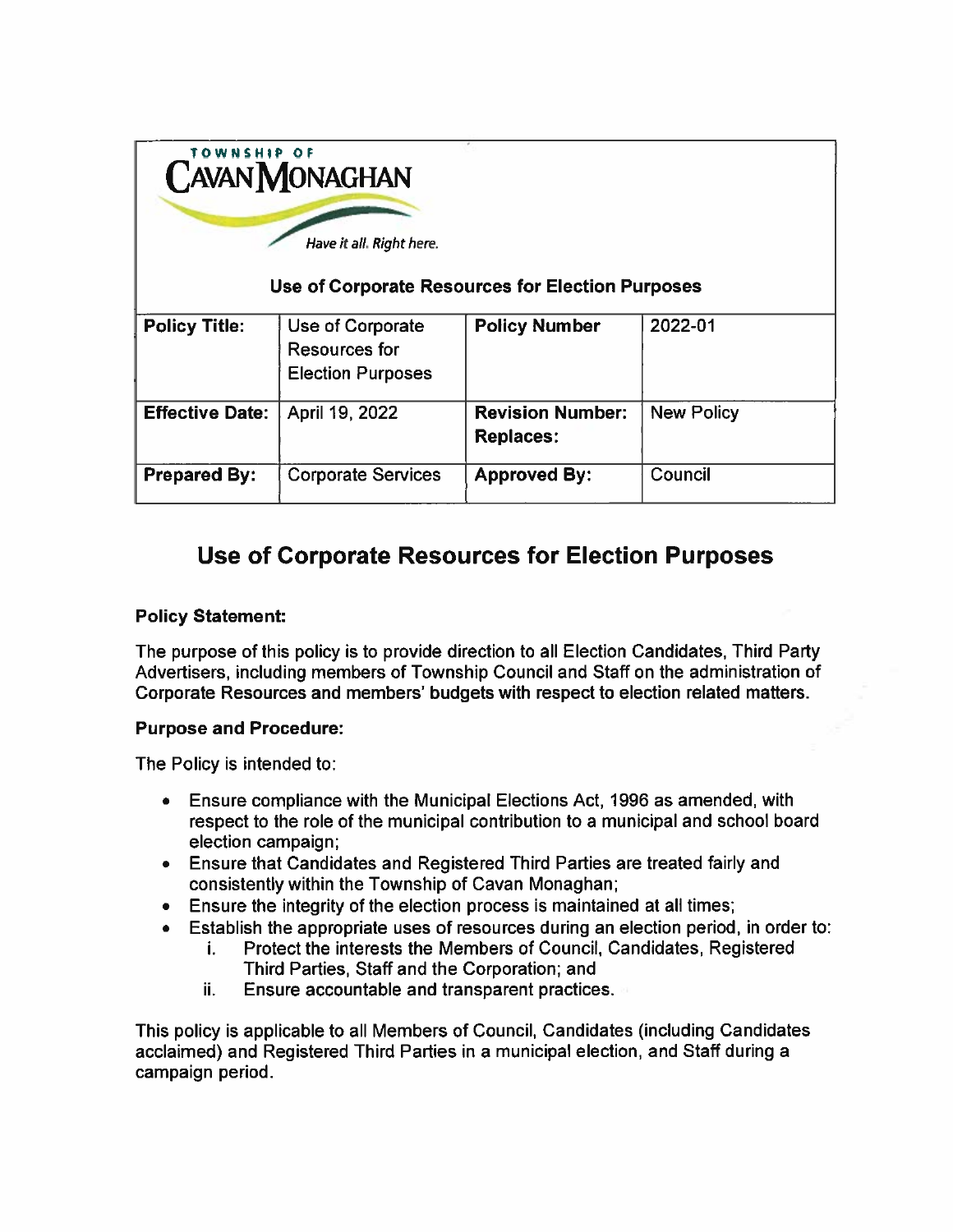#### Definitions:

Campaign Period for candidates, means the date <sup>a</sup> Candidate files their Nomination Form until December31 in the year of an election (unless <sup>a</sup> reques<sup>t</sup> for extension of campaign period has been filed). For Registered Third Parties, Campaign Period is the date of which the Notice of Registration as <sup>a</sup> Third Party Advertiser is filed until December 31 in the year of an election (unless <sup>a</sup> reques<sup>t</sup> for extension of campaign period has been filed).

Candidate means any individual who has filed <sup>a</sup> Nomination Form for an elected office including Mayor, Deputy Mayor, Councillor, School Board Trustee, or anyone acting on their behalf.

Clerk means the Clerk of the Township of Cavan Monaghan.

Council means Members of Council for the Township of Cavan Monaghan.

Election means any municipal election including by-elections.

Election Campaign Related Activities and Materials means any resources used to promote, suppor<sup>t</sup> or oppose <sup>a</sup> Candidate or <sup>a</sup> 'yes" or "no" vote related question on the ballot, including but not limited to literature, banners, posters, <sup>p</sup>ictures, buttons, clothing or other paraphernalia. Activity means any action or event by or on behalf of <sup>a</sup> Candidate or Third Party Advertiser meant to promote, suppor<sup>t</sup> or oppose <sup>a</sup> Candidate or <sup>a</sup> "yes" or "no" vote related to <sup>a</sup> question on the ballot during the election period.

Campaign-related activities do not include the appearance of elected officials acting in their capacity of Council Member, School Board Trustee, Member of Provincial Parliament or Member of Parliament.

Election Related Purpose refers to the occurrence of <sup>a</sup> municipal election or byelection. It also includes any participation in federal and provincial elections that is partisan in nature.

Election Sign means any signage associated with municipal elections regardless of size, type, material etc.

Staff means all full-time, part-time and contract persons hired by the Township of Cavan Monaghan.

#### Application:

This policy is applicable to all Candidates, including Members of Township Council, Township of Cavan Monaghan Employees and registered Third Parties. This policy shall be in effect during all election campaign periods, including by-elections. This policy also applies to an acclaimed Members or <sup>a</sup> Member not seeking re-election.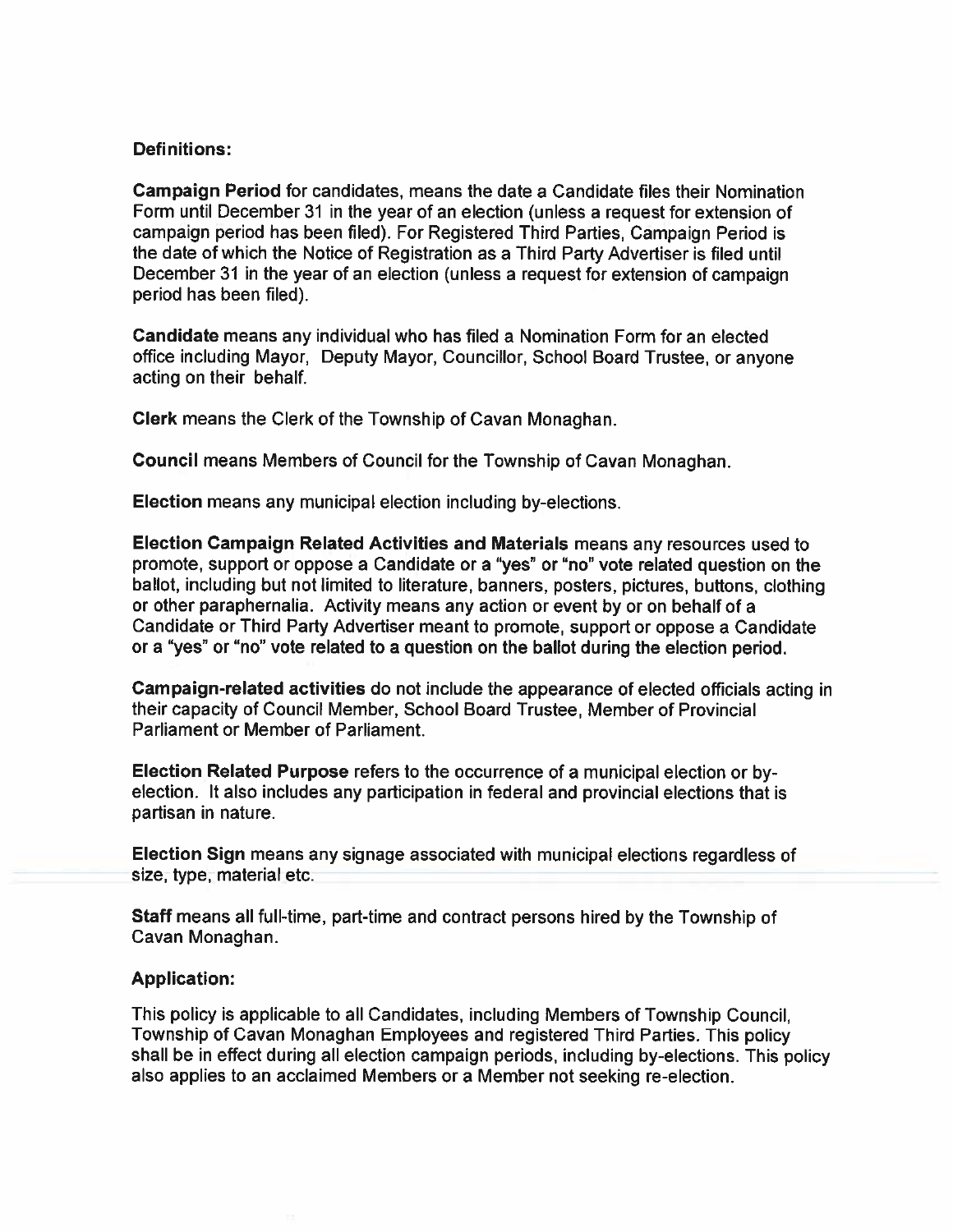# Policy:

In accordance with the provisions of the Municipal Elections Act, 1996, as amended

- a) Corporate resources, assets and funding may not be used for any election-related purposes;
- b) Staff may not canvass or actively work in suppor<sup>t</sup> of <sup>a</sup> municipal candidate or party during normal working hours unless they are on <sup>a</sup> leave of absence without pay, lieu time, float day or vacation leave. Staff who serve as election officials before or on Election Day shall not participate in any campaign-related activities for any candidate;
- c) Candidates may not use any municipally owned facilities for any election-related purposes. Neither campaign related signs nor any other election-related material will be displayed in any municipally owned facilities;
- d) The budgets for Members of Council for the period of January 1 to Election Day in a municipal election year be restricted to  $11/12<sup>th</sup>$  of the approved annual budget amount with the provision that subsequent to election day:

1. New Members of Council be allocated a budget equal to 1/12<sup>th</sup> of the approved budget amount for the month of December; and

2. Re-elected Members of Council have available to them the balance of funds remaining as of Election Day.

- e) The following be discontinued for Members of Council from the day prior to Nomination Day in <sup>a</sup> municipal election year to Election Day:
	- 1. All printing, <sup>p</sup>hotocopying and distribution, including printing and genera<sup>l</sup> distribution of newsletters unless so directed and approved by Council; and
	- 2. The ordering of municipal office furniture and furnishings, excep<sup>t</sup> those of an emergency nature, as well as no movement of municipal furniture and furnishings, excep<sup>t</sup> those of an emergency nature; and
	- 3. The ordering of municipal stationary (including letterhead, business cards, name tags. etc.)
- f) Members of Council shall not:
	- 1. Print or distribute any material paid by municipal funds that illustrates that <sup>a</sup> Member of Council or any other individual is registered in any election or where they will be running for office; and
	- 2. Profile (name or <sup>p</sup>hotograph), or make reference to, in any material paid by municipal funds, any individual who is registered as <sup>a</sup> candidate in any election; and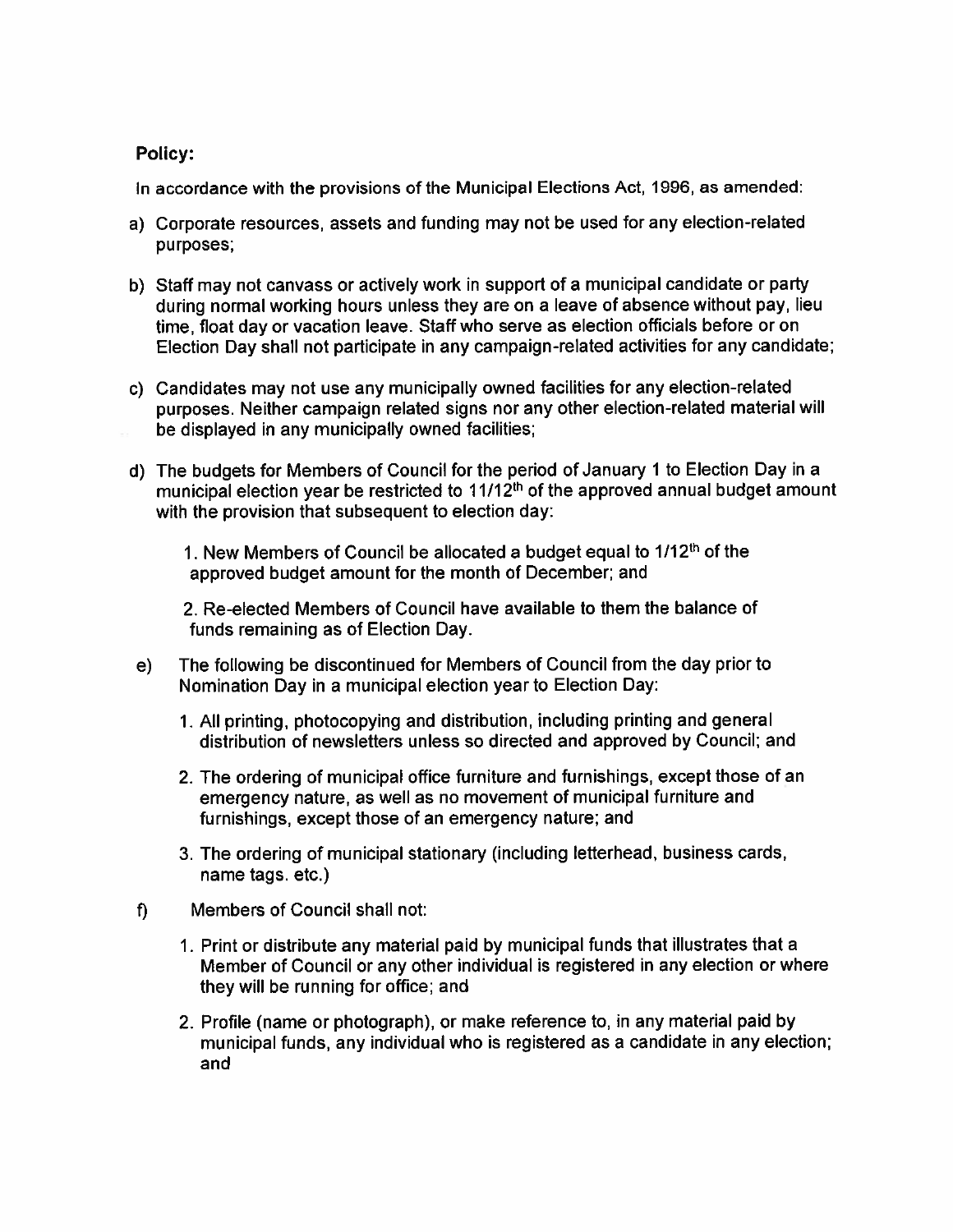- 3. Print or distribute by paper or electronically any material using municipal funds that makes reference to, or contains the names or photographs, or identifies registered candidates for municipal elections; and that the Minutes of Municipal Council and Committee meetings be exemp<sup>t</sup> from this policy.
- g) Members of Council are responsible for ensuring that the content of any communication material, printed, hosted (i.e. email) or distributed by the Township of Cavan Monaghan, is not election related.
- h) In any material printed or distributed by paper or electronically by the Township of Cavan Monaghan, candidates are not permitted to:
	- 1. Illustrate that an individual (either <sup>a</sup> Member of Council or any other individual) is <sup>a</sup> candidate registered in any election; and
	- 2. Identify where they or any other individual will be running for office; or
	- 3. Profile or make reference to candidates in any election.
- i) Email accounts, web sites or domain names that are funded by the Township of Cavan Monaghan may not include any election-related campaign material.
- j) The municipality's voice mail system may not be used to record election related messages or the computer network (including the Township's email system) to distribute election related correspondence.
- k) The municipality's logo, may not be printed or distributed on any election materials or included on any election campaign related website,
- I) Photographs produced for and owned by the Township of Cavan Monaghan may not be used for any election purposes.
- m) The above recommendations also apply to an acclaimed Members or <sup>a</sup> Member not seeking re-election.

No Candidate or Registered Third Parties shall use the facilities, equipment (including computer hardware and software), supplies, services, Staff, Staff offices or other resources of the Municipality (including Councillor email, newsletters and Councillor budgets) for any election campaign or campaign related activities.

No Candidate or Registered Third Parties shall undertake campaign-related activities on Municipal property during regular working hours or during <sup>a</sup> Council meeting. With the exception of participation in campaign related events made available to "all" candidates that may be held in rented Municipal Facilities including green space (i.e. All Candidates Meeting).

Rental of Municipal Facilities by <sup>a</sup> candidate or <sup>a</sup> candidate's representative is "not" permitted for <sup>a</sup> municipal election, save and excep<sup>t</sup> for: